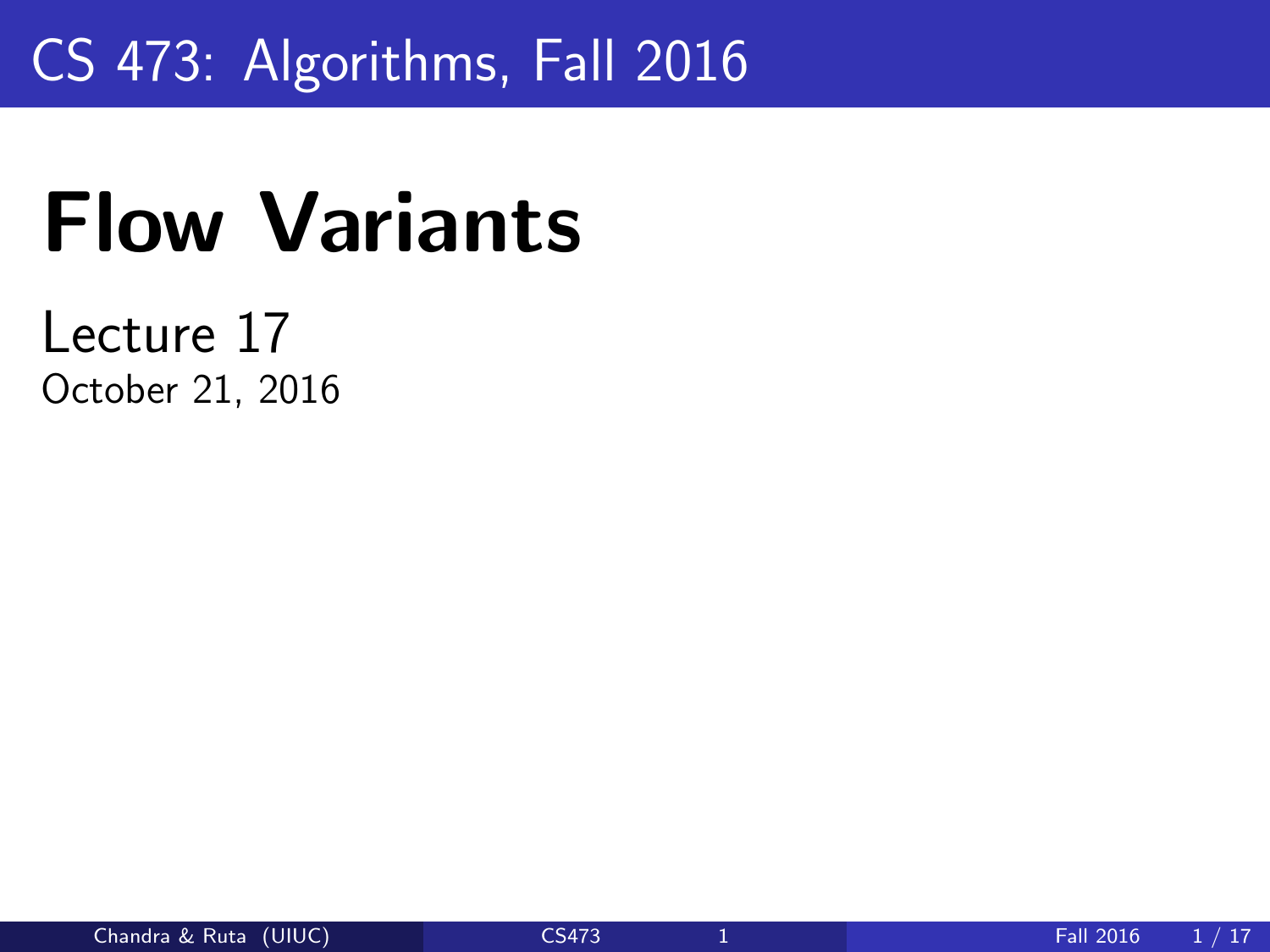We have seen  $s$ -t flow. Flow problems admit several generalizations and variations.

- Demands and Supplies (we have already seen them)
- **Circulations**
- Lower bounds in addition to upper bounds
- Minimum cost flows and circulations
- Flows with losses
- Flows with time delays
- Multi-commodity flows
- $\bullet \cdot \cdot \cdot$

Many applications, connections, algorithms.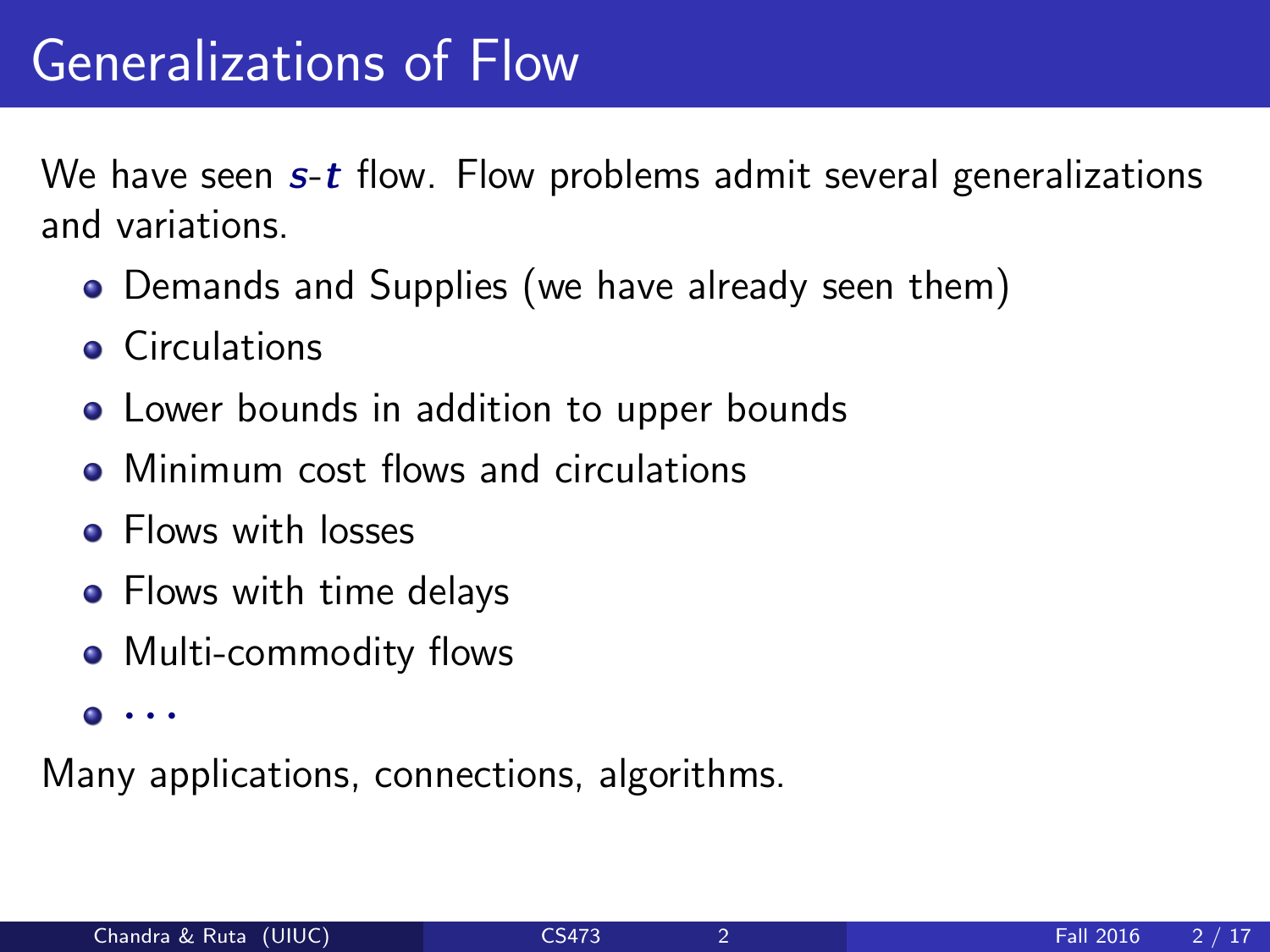## <span id="page-2-0"></span>Part I

## **[Circulations](#page-2-0)**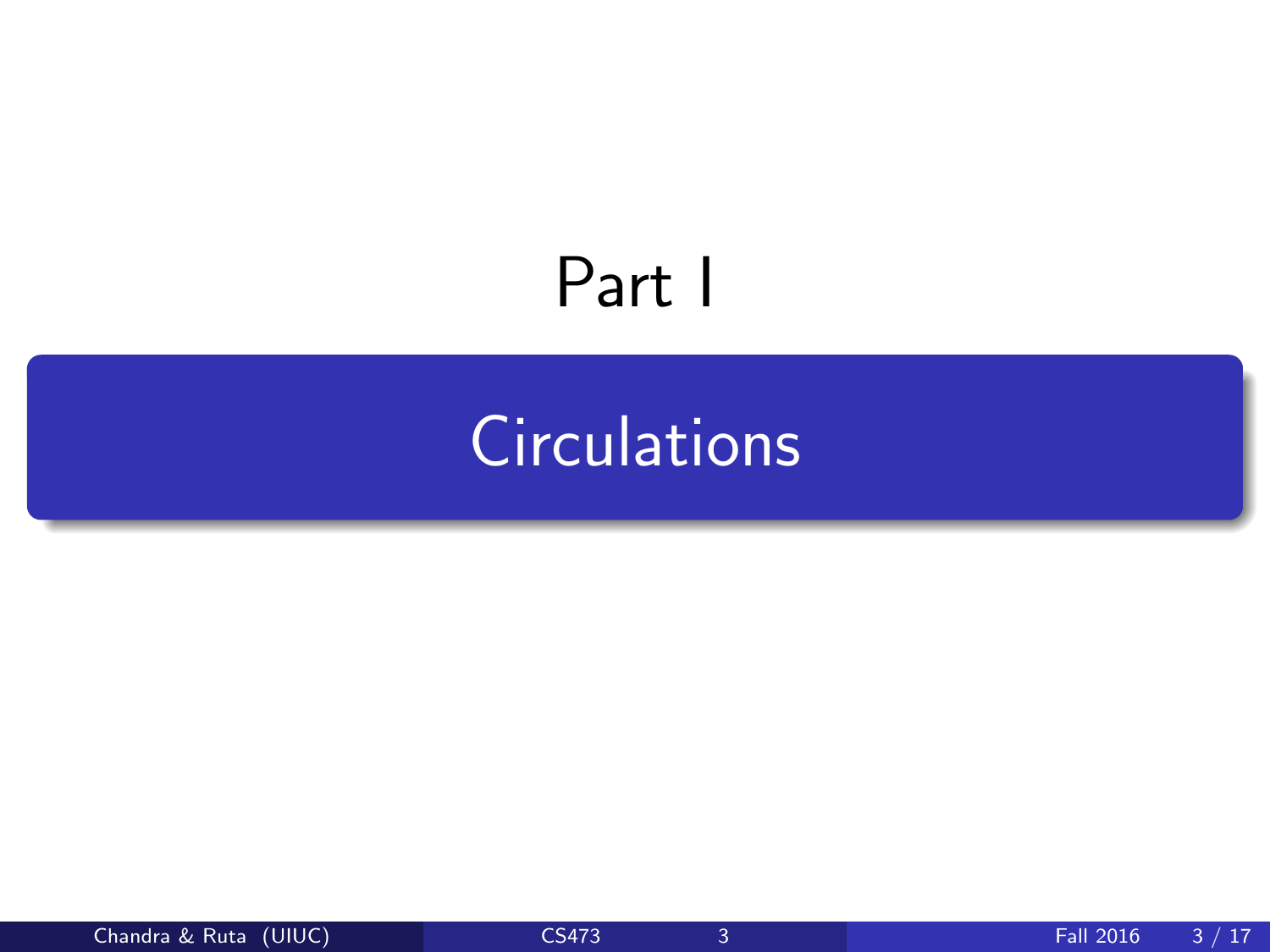### **Circulations**

#### Definition

**Circulation** in a network  $G = (V, E)$ , is function  $f : E \to \mathbb{R}^{\geq 0}$  s.t.

**1 Conservation Constraint: For each vertex v:** 

$$
\sum_{e \text{ into } v} f(e) = \sum_{e \text{ out of } v} f(e)
$$

**2** Capacity Constraint: For each edge *e*,  $f(e) \leq c(e)$ 

No source or sink.  $f(e) = 0$  for all e is a valid circulation.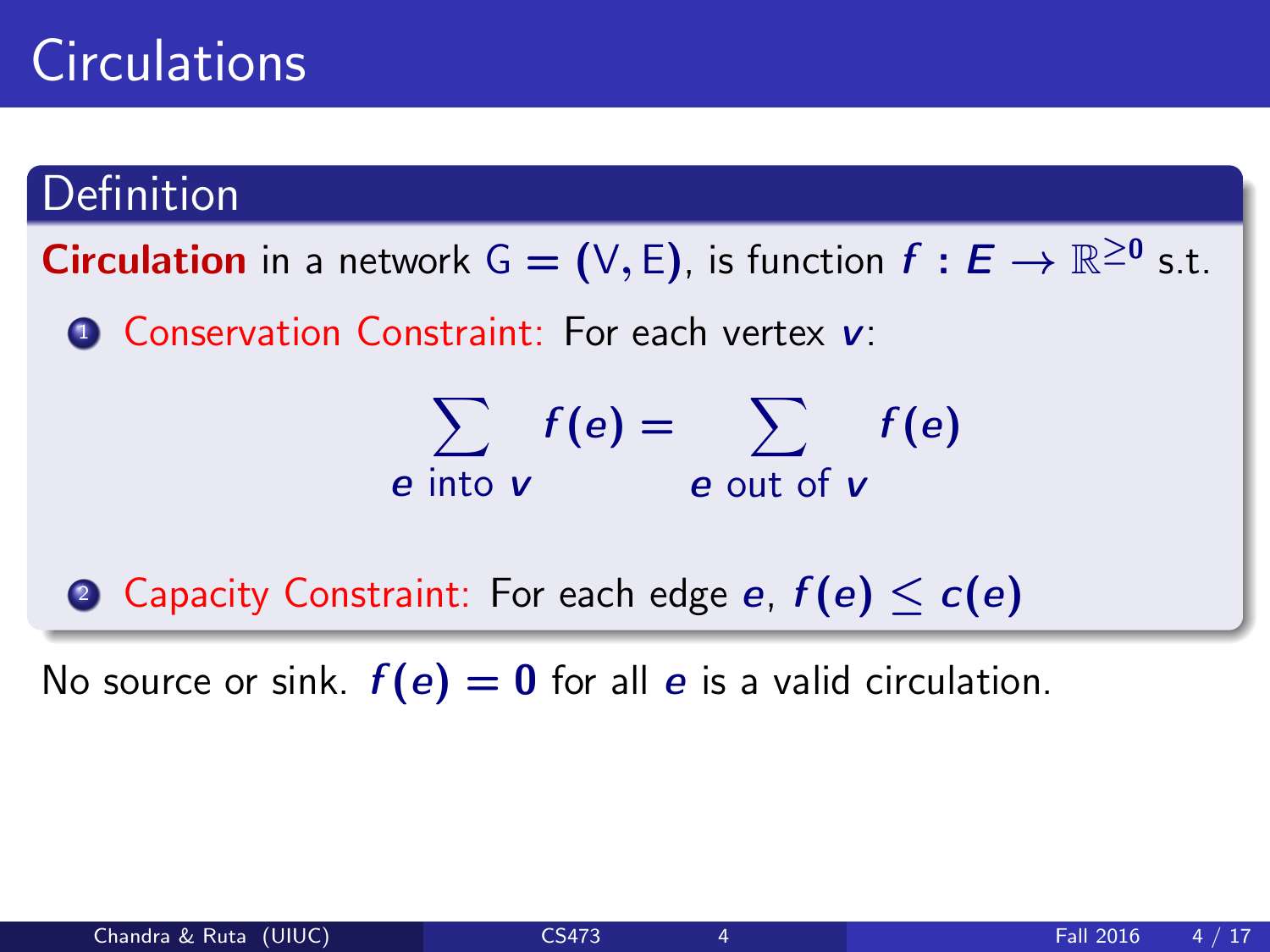### Circulation with lower bounds

Circulations are useful mainly in conjunction with lower bounds. Given a network G  $=(\vee,\varepsilon)$  with *capacities*  $c:E\to\mathbb{R}^{\geq 0}$  *and lower* bounds  $\ell : E \to \mathbb{R}^{\geq 0}$ .

#### **Definition**

**Circulation** in a network  $G = (V, E)$ , is function  $f : E \to \mathbb{R}^{\geq 0}$  s.t.

**1** Conservation Constraint: For each vertex v:

$$
\sum_{e \text{ into } v} f(e) = \sum_{e \text{ out of } v} f(e)
$$

2 Capacity Constraint: For each edge e,  $f(e) < c(e)$ **3** Lower bound Constraint: For each edge *e*,  $f(e) > \ell(e)$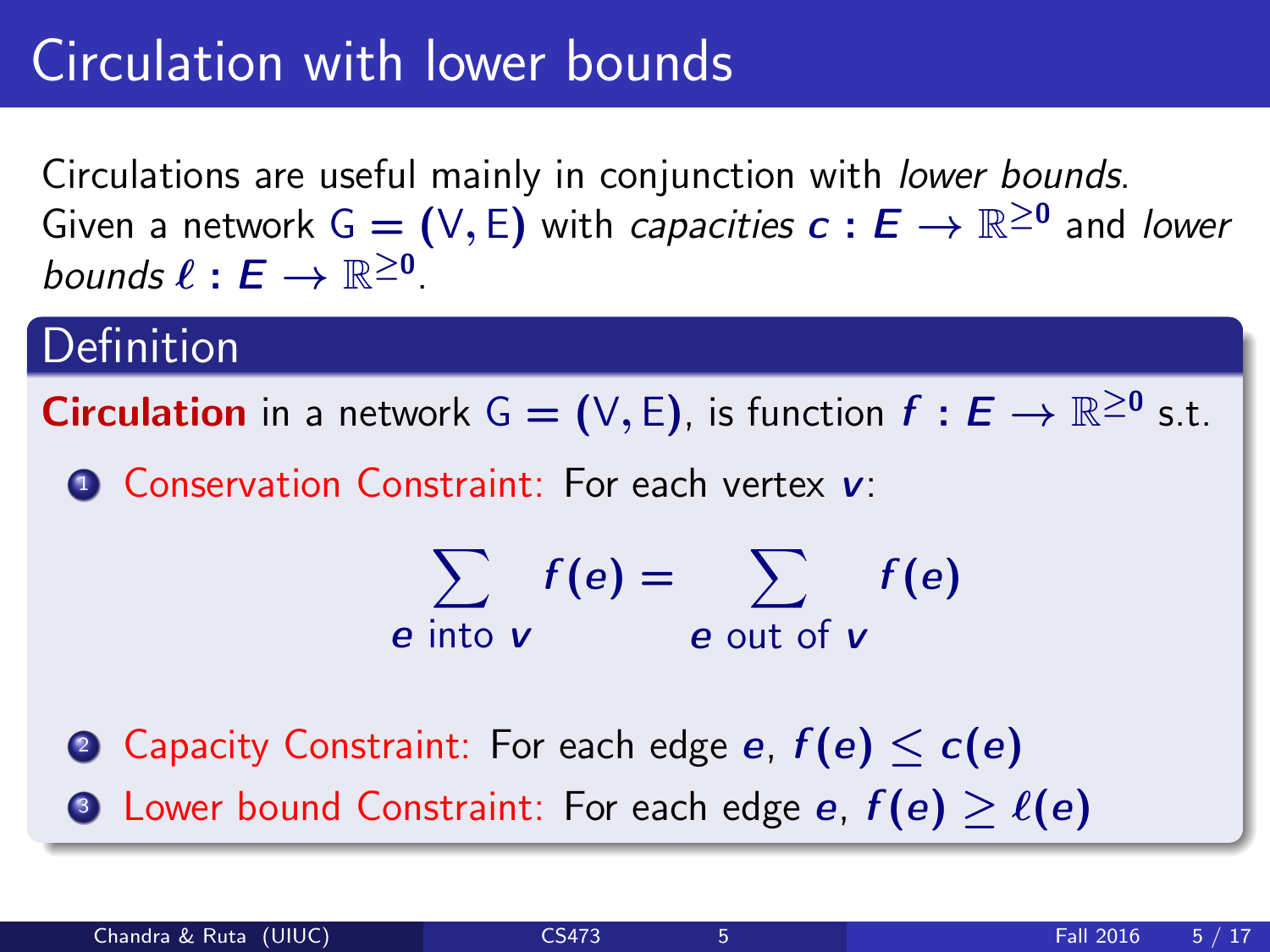### Circulation problem

#### Problem

Input A network G with capacity c and lower bound  $\ell$ Goal Find a feasible circulation

Simply a feasibility problem.

**Observation:** As hard as the s-t maxflow!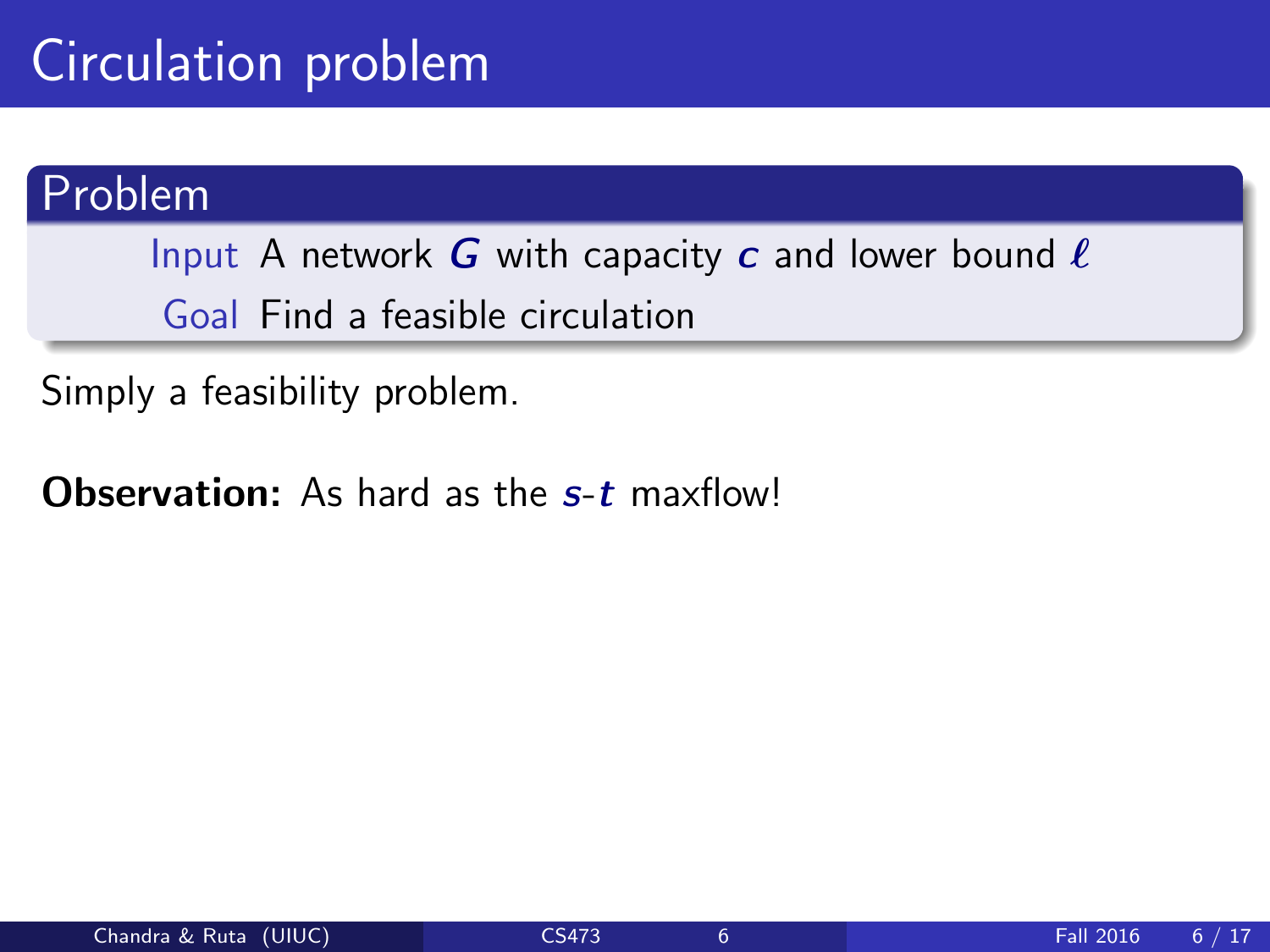### Reducing Max-flow to Circulation

Decision version of max-flow.

#### Problem

Input A network  $G$  with capacity  $c$  and source  $s$  and sink  $t$ and number  $F$ .

Goal Is there an  $s$ -t flow of value at least v in  $G$ ?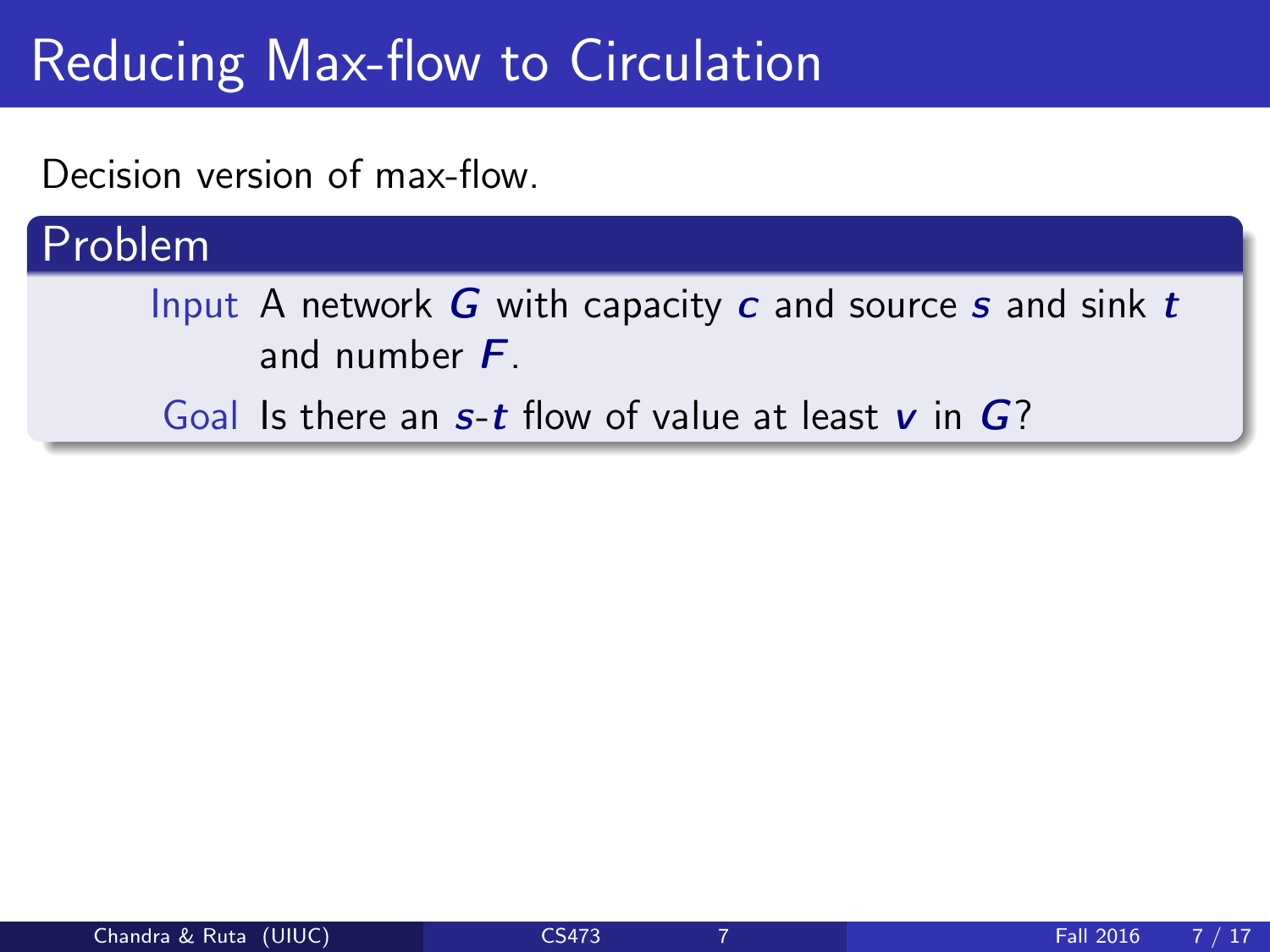### Reducing Max-flow to Circulation

Decision version of max-flow.

Problem

Input A network  $G$  with capacity  $c$  and source  $s$  and sink  $t$ and number  $F$ .

Goal Is there an  $s$ -t flow of value at least  $v$  in  $G$ ?

Given  $G$ ,s,  $t$  create network  $G'$  as follows:

- **1** set  $\ell(e) = 0$  for each e in G
- 2 add new edge  $(t, s)$  with lower bound v and upper bound  $\infty$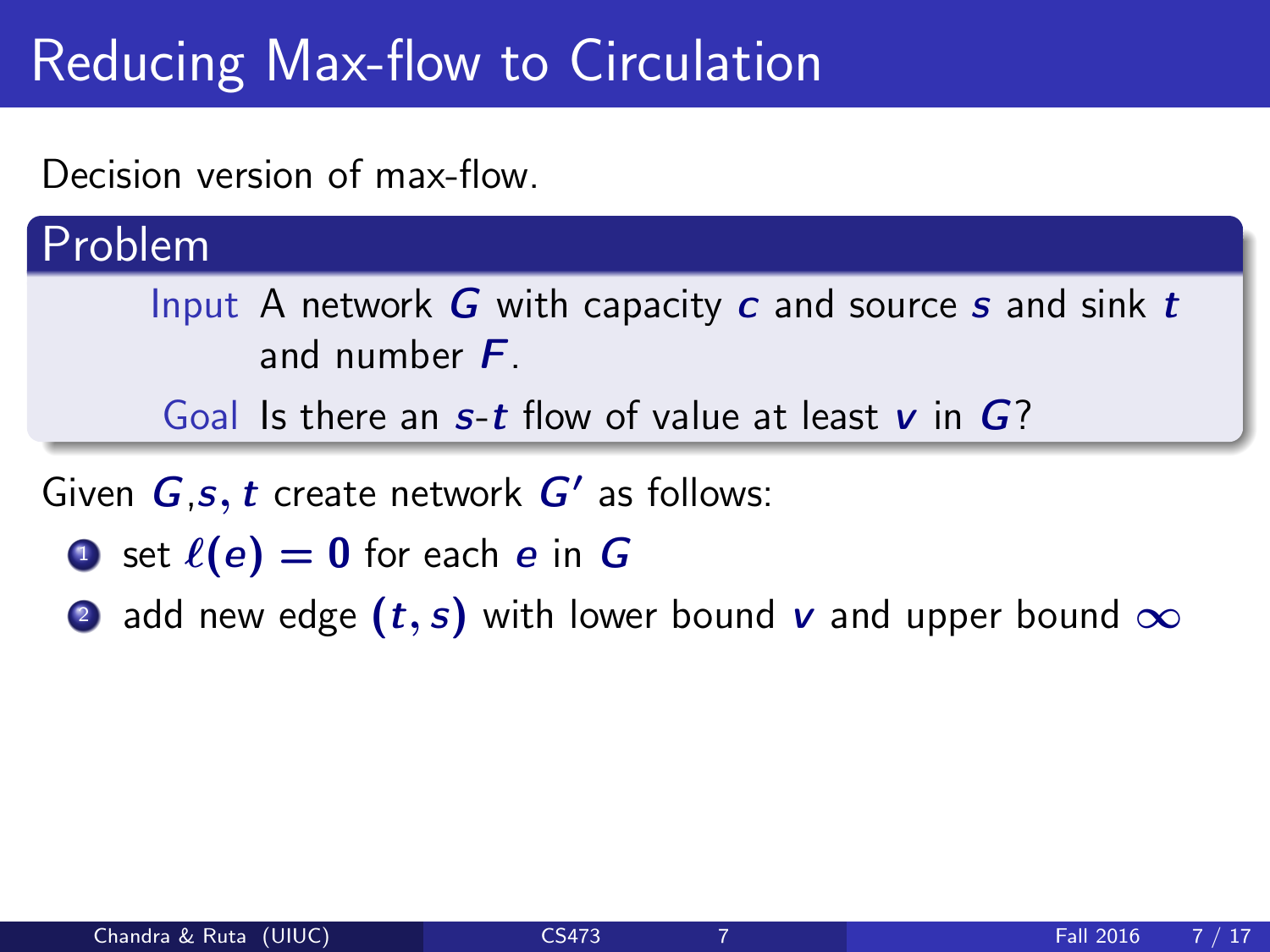### Reducing Max-flow to Circulation

Decision version of max-flow.

Problem

Input A network  $G$  with capacity  $c$  and source  $s$  and sink  $t$ and number  $F$ .

Goal Is there an  $s$ -t flow of value at least  $v$  in  $G$ ?

Given  $G$ ,s,  $t$  create network  $G'$  as follows:

- **1** set  $\ell(e) = 0$  for each e in G
- 2 add new edge  $(t, s)$  with lower bound v and upper bound  $\infty$

#### Claim

There exists a flow of value  $v$  from  $s$  to  $t$  in  $G$  if and only if there exists a feasible circulation in  $G'$ .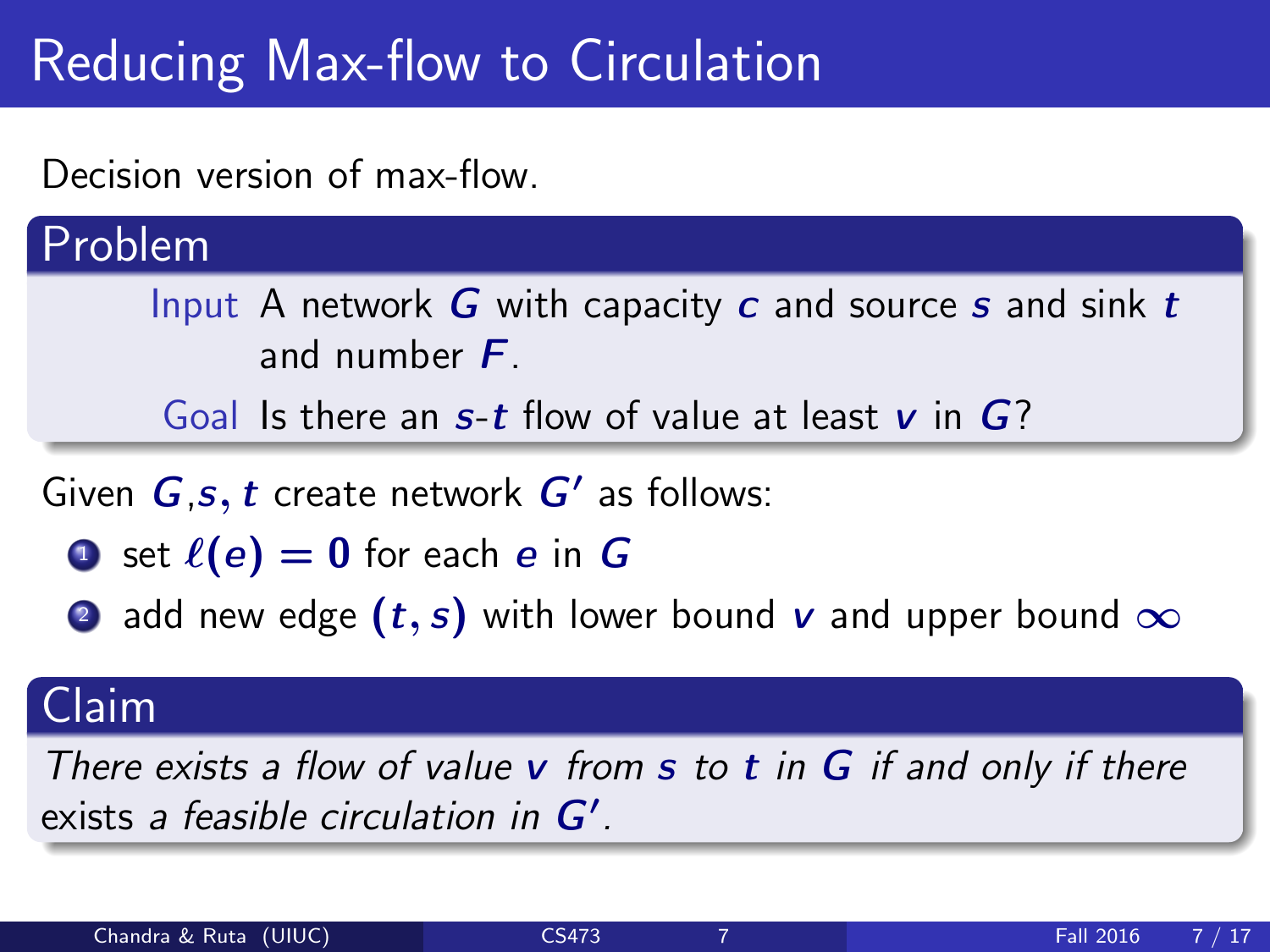#### Reducing Circulation to Max-Flow

Circulation problem can be reduced to  $s$ -t flow and hence they are polynomial-time equivalent. See Kleinberg-Tardos Chapter 7 for details of the reduction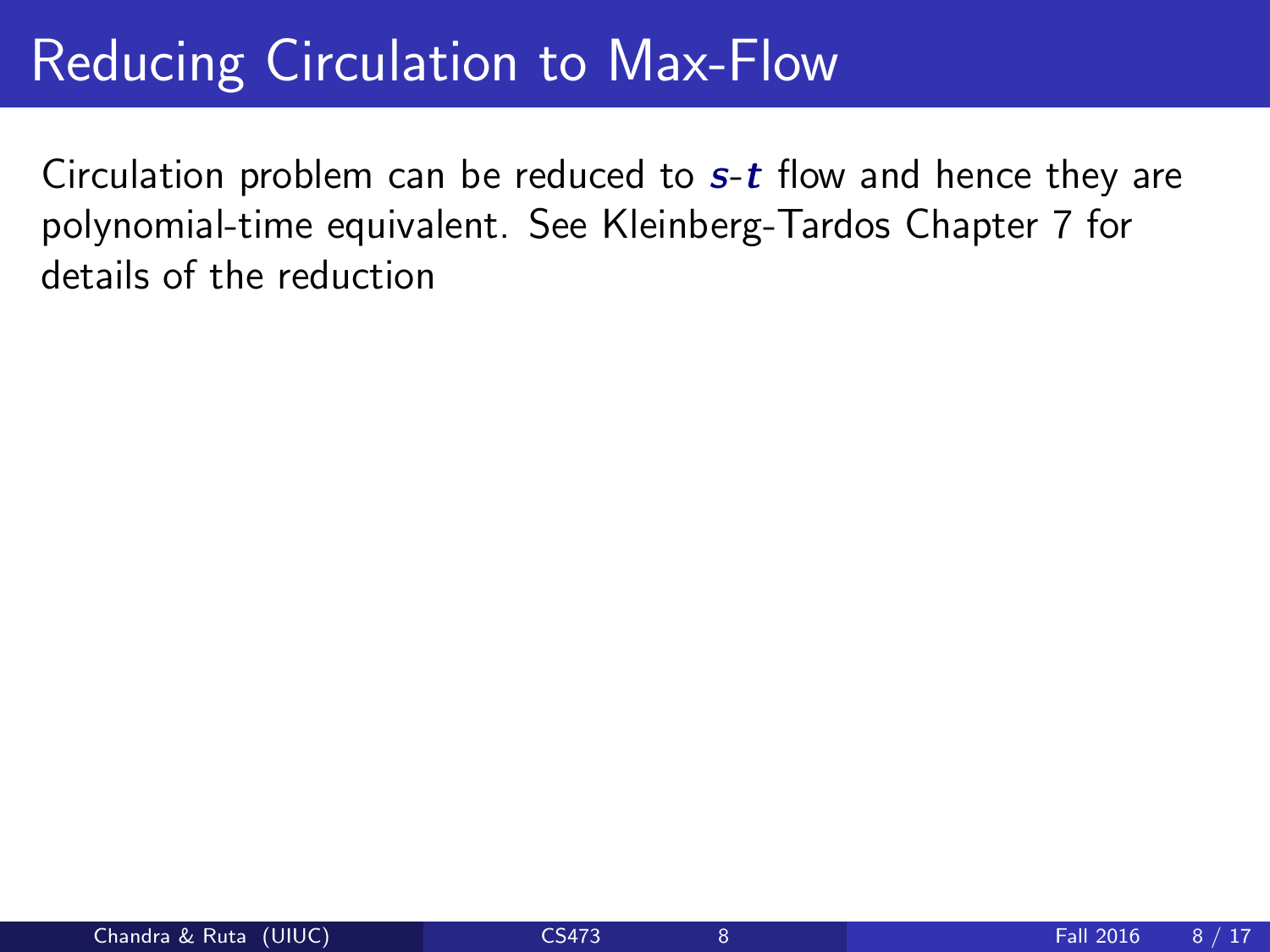### Reducing Circulation to Max-Flow

Circulation problem can be reduced to  $s$ -t flow and hence they are polynomial-time equivalent. See Kleinberg-Tardos Chapter 7 for details of the reduction

Important properties of circulations:

- Reduction shows that one can find in  $O(mn)$  time a feasible circulation in a network with capacities and lower bounds
- If edge capacities and lower bounds are integer valued then there is always a feasible integer-valued circulation
- **•** Hoffman's circulation theorem is the equivalent of maxflow-mincut theorem.
- Circulation can be decomposed into at most  $m$  cycles in  $O(mn)$  time.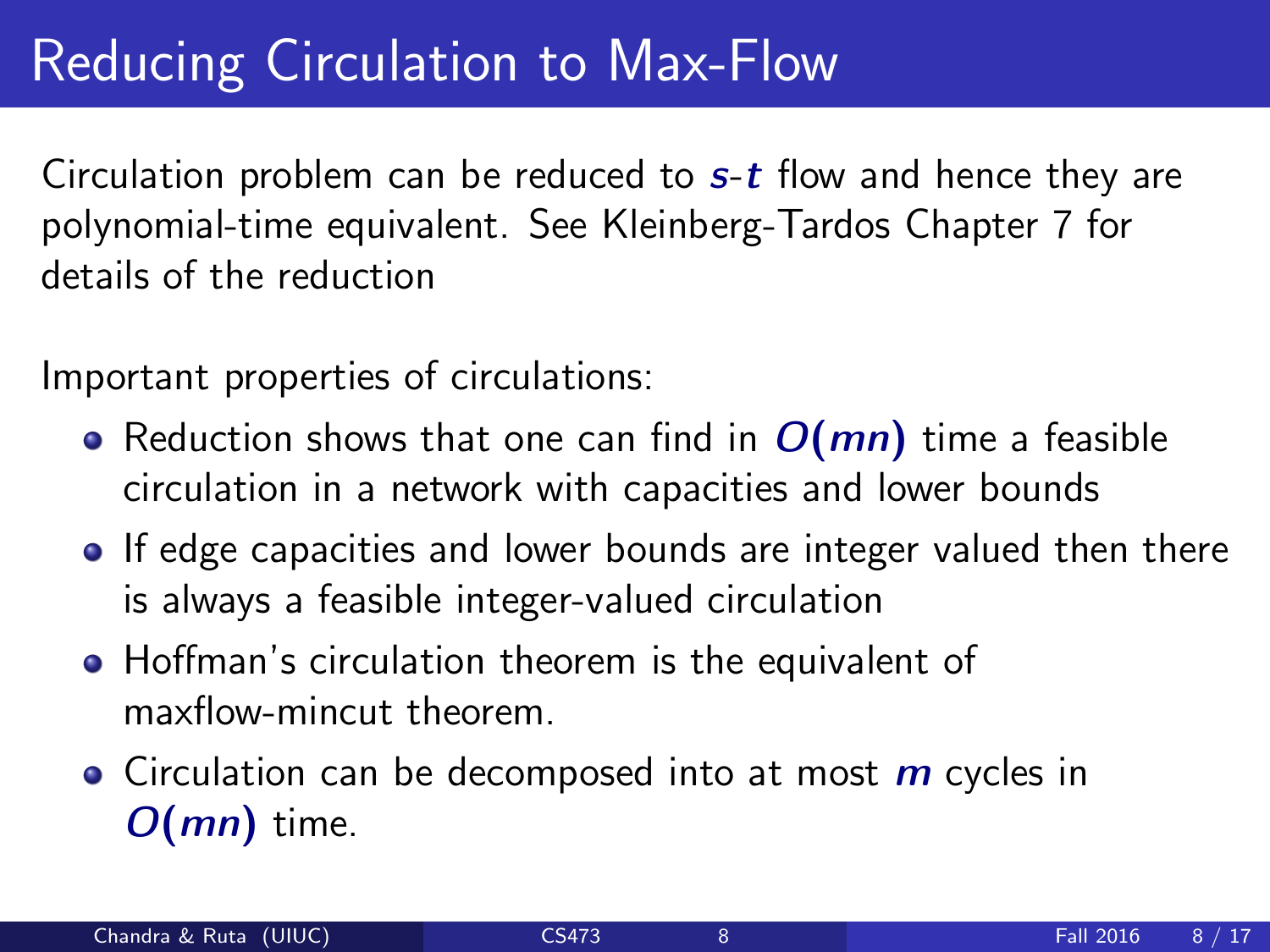- **1** Design survey to find information about  $n_1$  products from  $n_2$ customers.
- 2 Can ask customer questions only about products purchased in the past.
- **3** Customer can only be asked about at most  $c_i'$  $\frac{\prime}{\cdot}$  products and at least  $c_i$  products.
- $\bullet$  For each product need to ask at east  $p_i$  consumers and at most  $p_i'$  $\zeta$  consumers.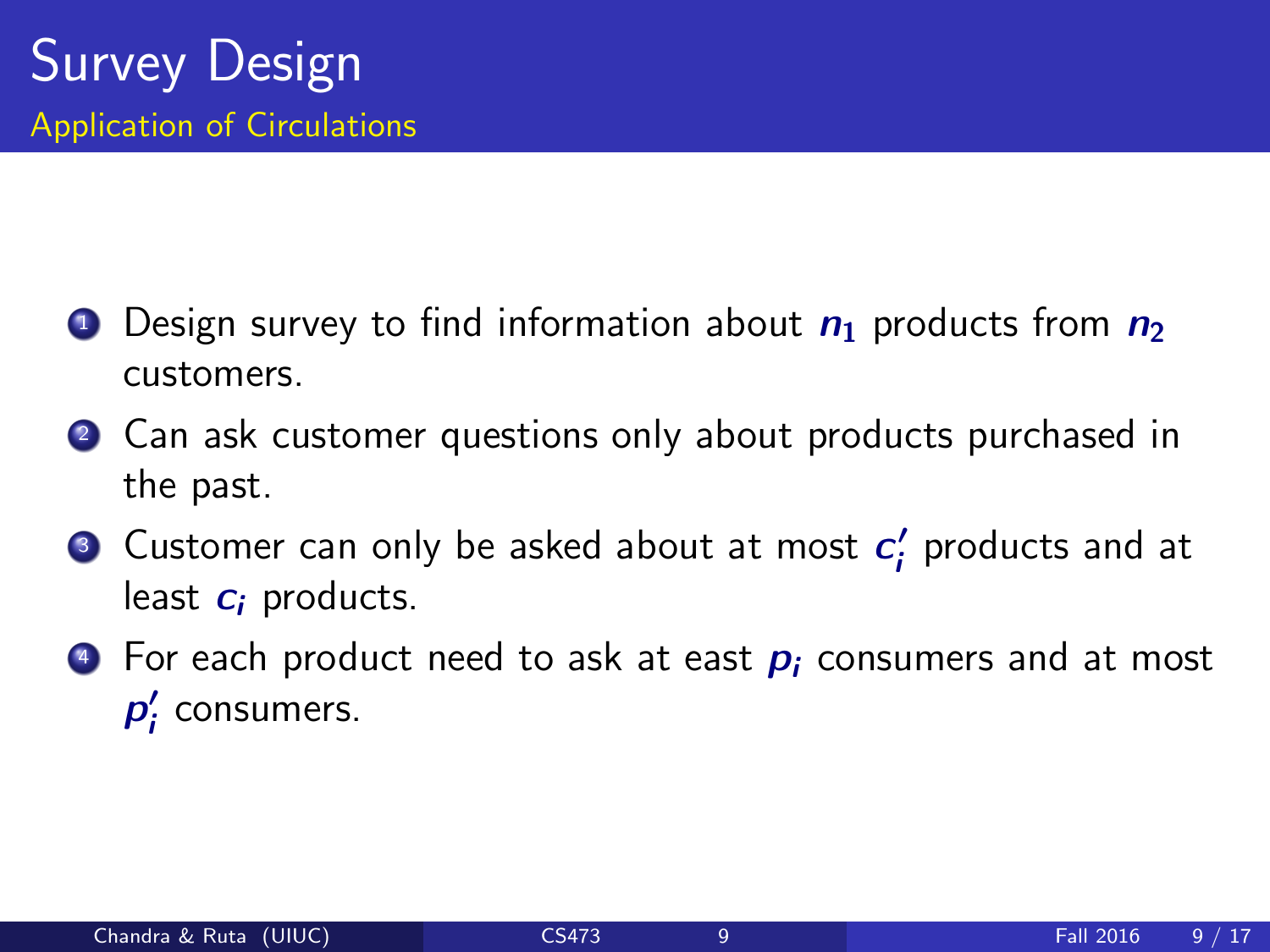#### Reduction to Circulation



- include edge  $(i, j)$  is customer i has bought product j
- 2 Add edge  $(t, s)$  with lower bound 0 and upper bound  $\infty$ .
	- **O** Consumer *i* is asked about product *j* if the integral flow on edge  $(i, j)$  is 1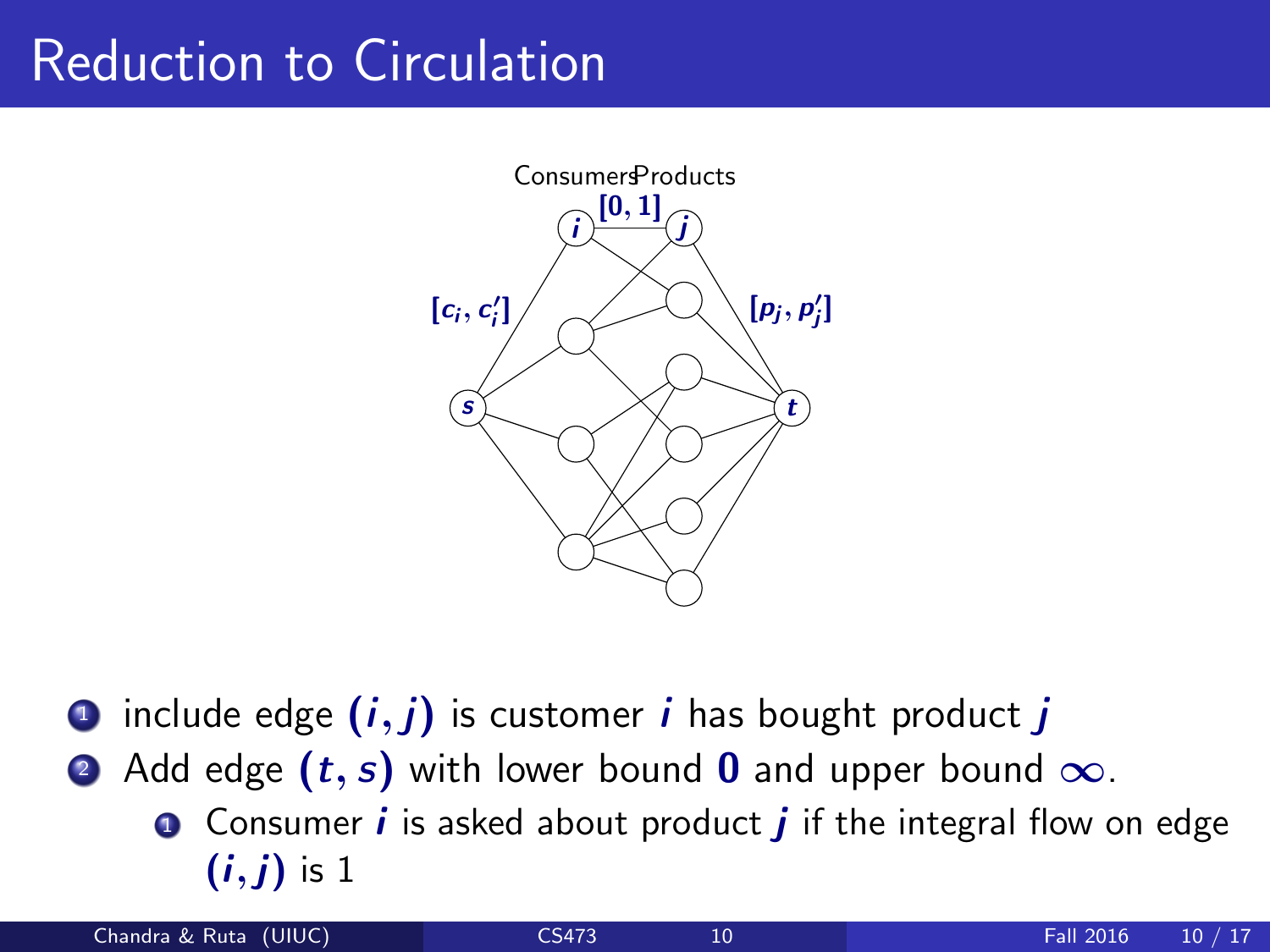## Part II

## <span id="page-13-0"></span>**[Minimum Cost Flows](#page-13-0)**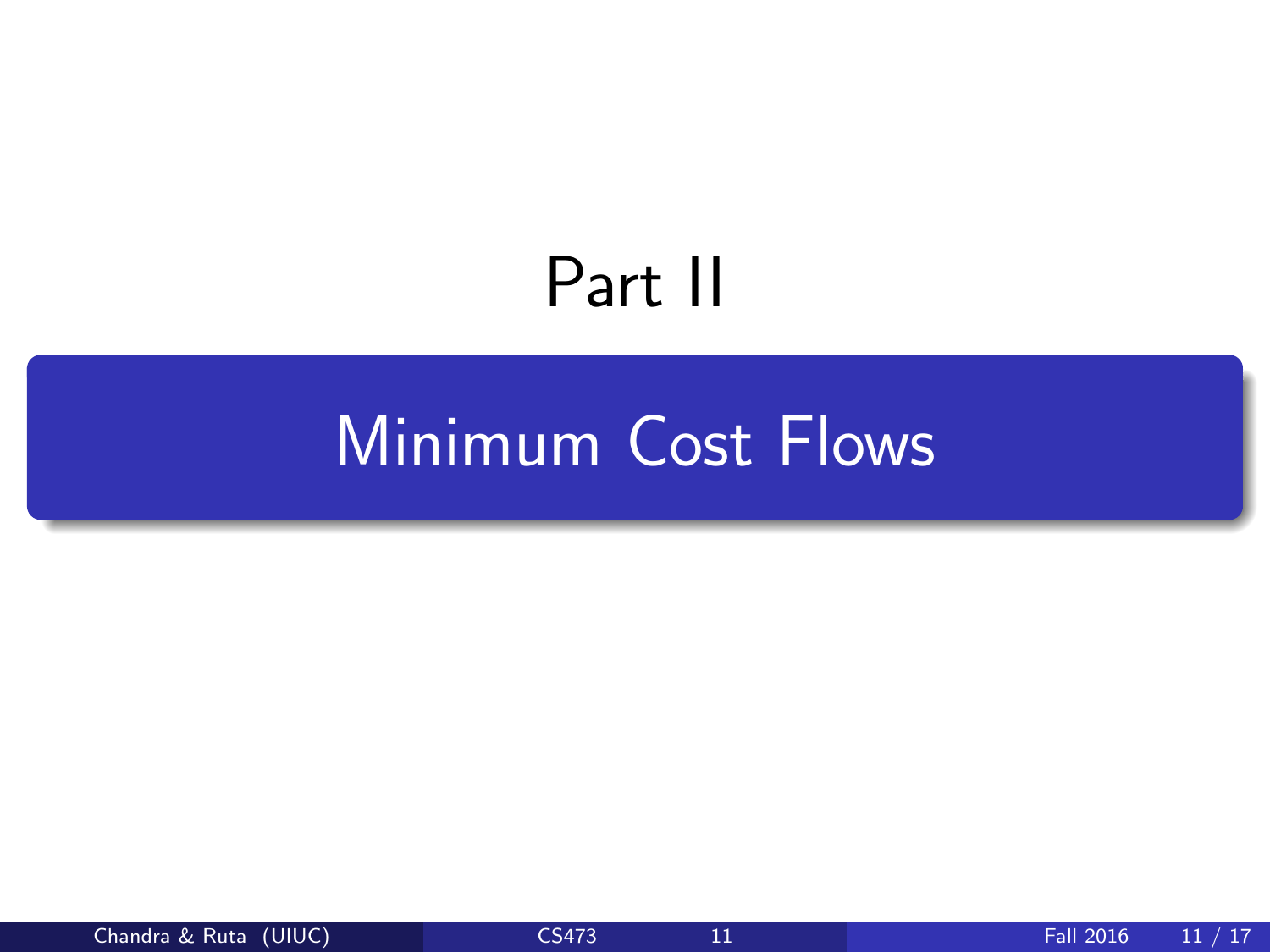#### Minimum Cost Flows

- **1 Input:** Given a flow network G and also edge costs,  $w(e)$  for edge  $e$ , and a flow requirement  $F$ .
- **2 Goal:** Find a *minimum cost* flow of value **F** from s to t
- **3 Goal:** Find a *minimum cost* maximum s-t flow

Given flow  $f: E \to R^+$ , cost of flow  $= \sum_{e \in E} w(e) f(e).$ 

Note: costs can be negative. An optimum solution may need cycles.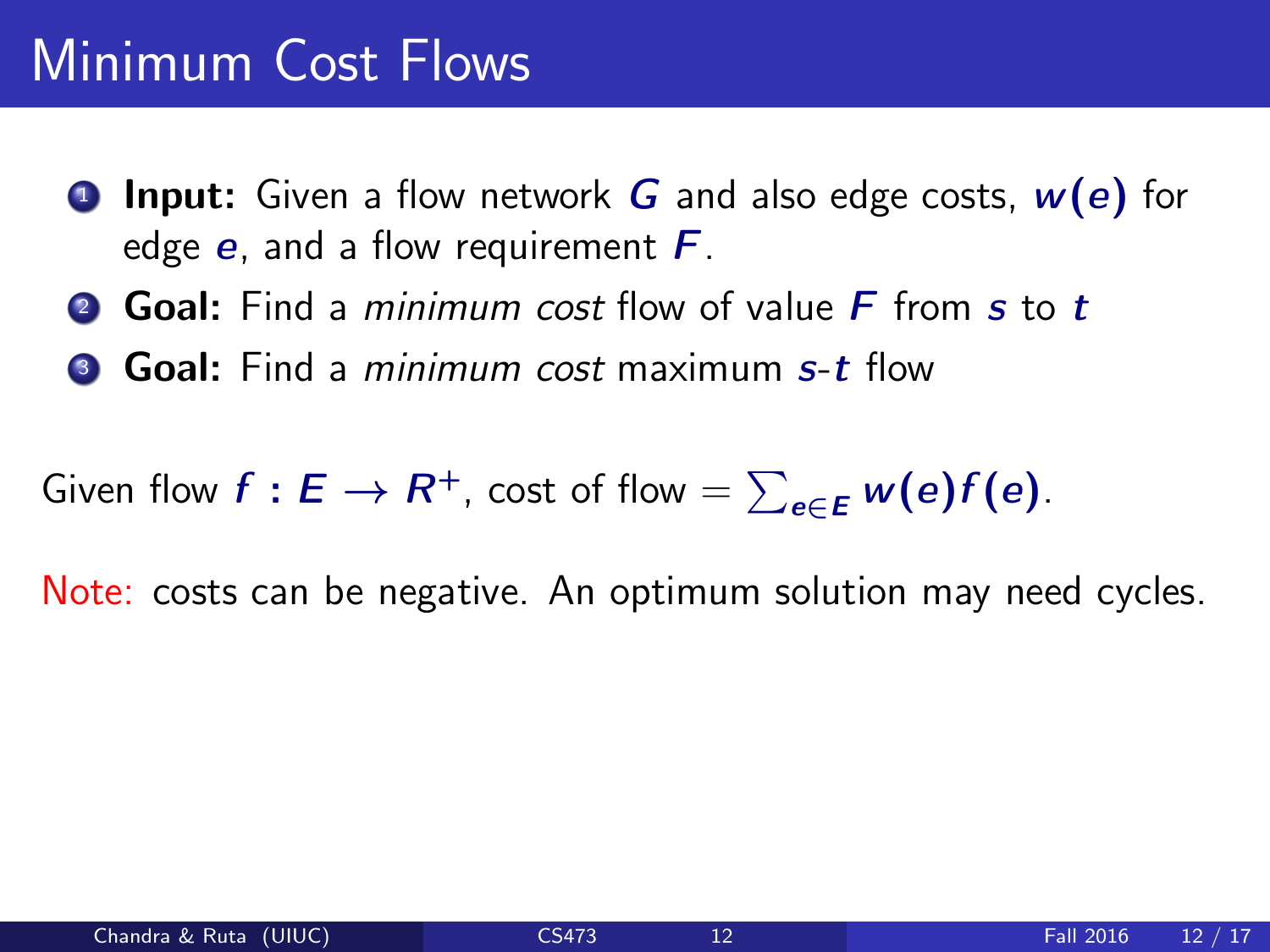#### Minimum Cost Flows

- **1 Input:** Given a flow network G and also edge costs,  $w(e)$  for edge  $e$ , and a flow requirement  $F$ .
- **2 Goal:** Find a *minimum cost* flow of value **F** from s to t
- **3 Goal:** Find a *minimum cost* maximum s-t flow

Given flow  $f: E \to R^+$ , cost of flow  $= \sum_{e \in E} w(e) f(e).$ 

Note: costs can be negative. An optimum solution may need cycles.

Much more general than the shortest path problem.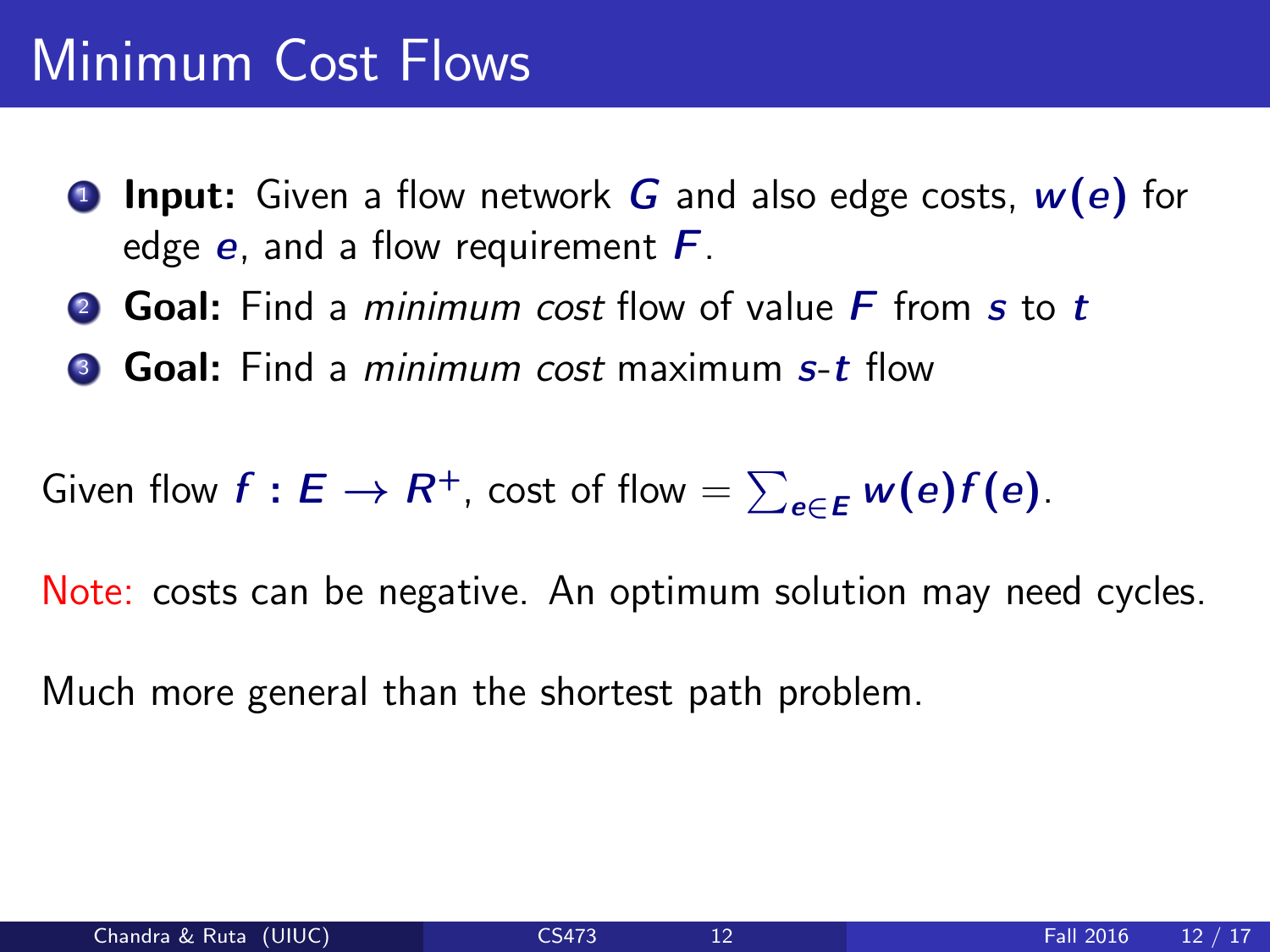#### Minimum Cost Flow: Facts

 $\bullet$  problem can be solved efficiently in polynomial time

- **0**  $O(nm \log C \log(nW))$  time algorithm where C is maximum edge capacity and  $W$  is maximum edge cost
- **2**  $O(m \log n(m + n \log n))$  time strongly polynomial time algorithm
- 2 for integer capacities there is always an optimum solution in which flow is integral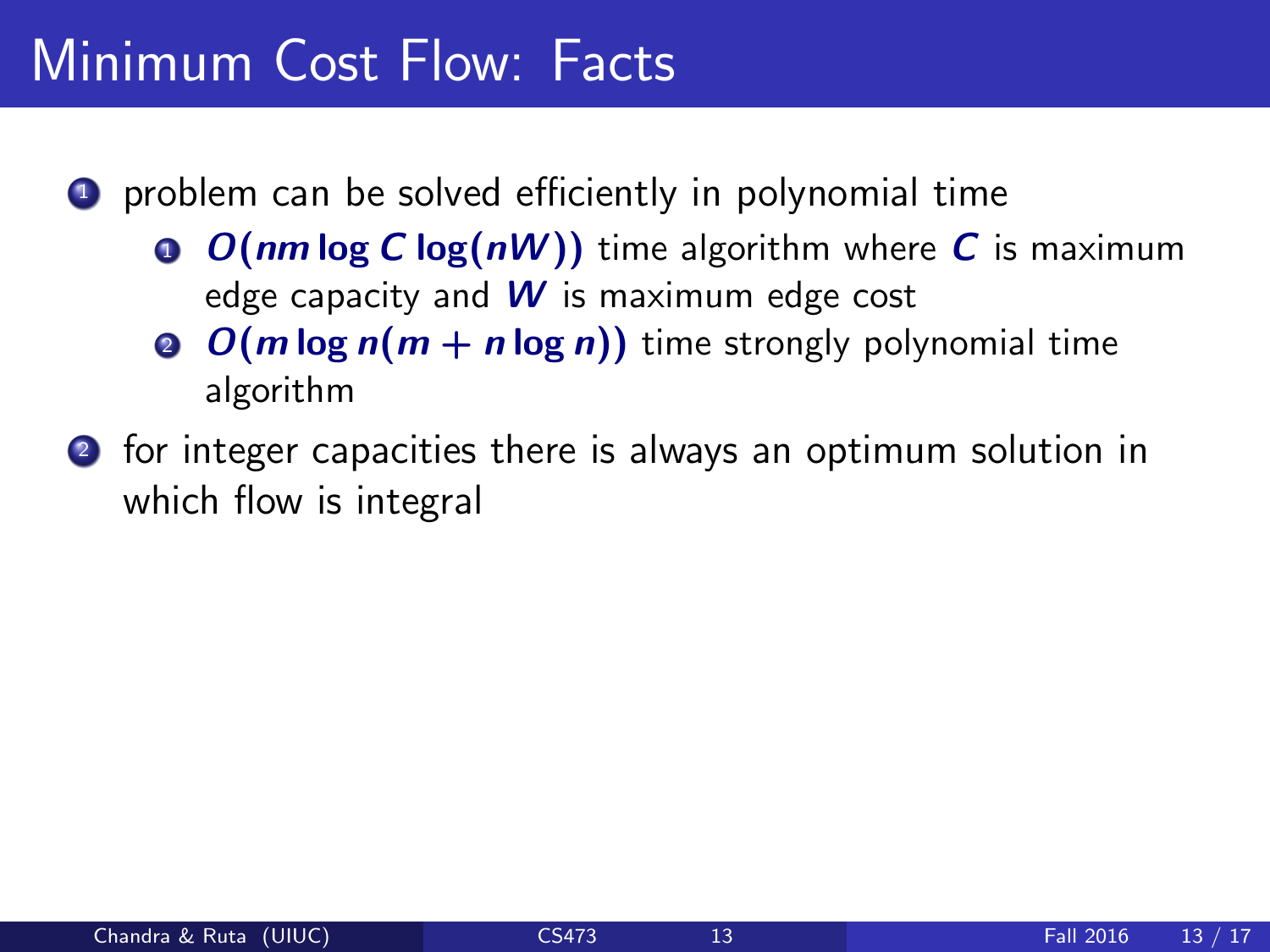#### Min-Cost Flow: Residual Graphs

Residual graph when there are costs:

#### **Definition**

For a network  $G = (V, E)$  and flow f, the **residual graph**  $G_{f,w} = (V', E')$  of G with respect to f and w is  $\bullet$   $V' = V$ .

- **2 Forward Edges:** For each edge  $e \in E$  with  $f(e) < c(e)$ , we add  $e \in E'$  with capacity  $c(e) - f(e)$ . Cost w' $(e) = w(e)$ .
- **3 Backward Edges**: For each edge  $e = (u, v) \in E$  with  $f(e) > 0$ , we add  $(v, u) \in E'$  with capacity  $f(e)$ . Cost  $w'(e) = -w(e)$ .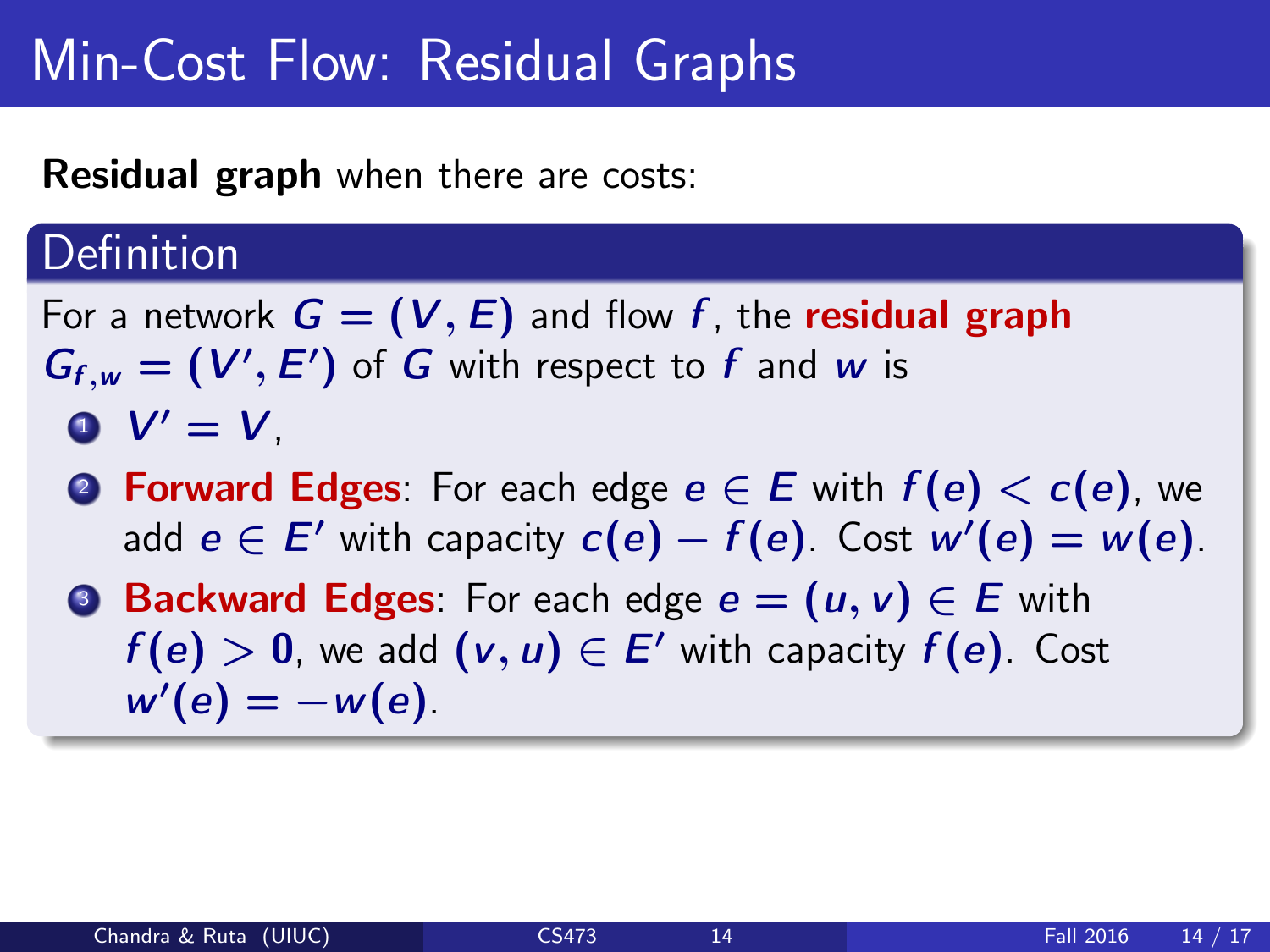#### Min-Cost Flow: Optimality Condition

**Question:** Suppose  $f$  is a max  $s$ -t flow in  $G$ . When is  $f$  a min-cost a minimum cost max-flow?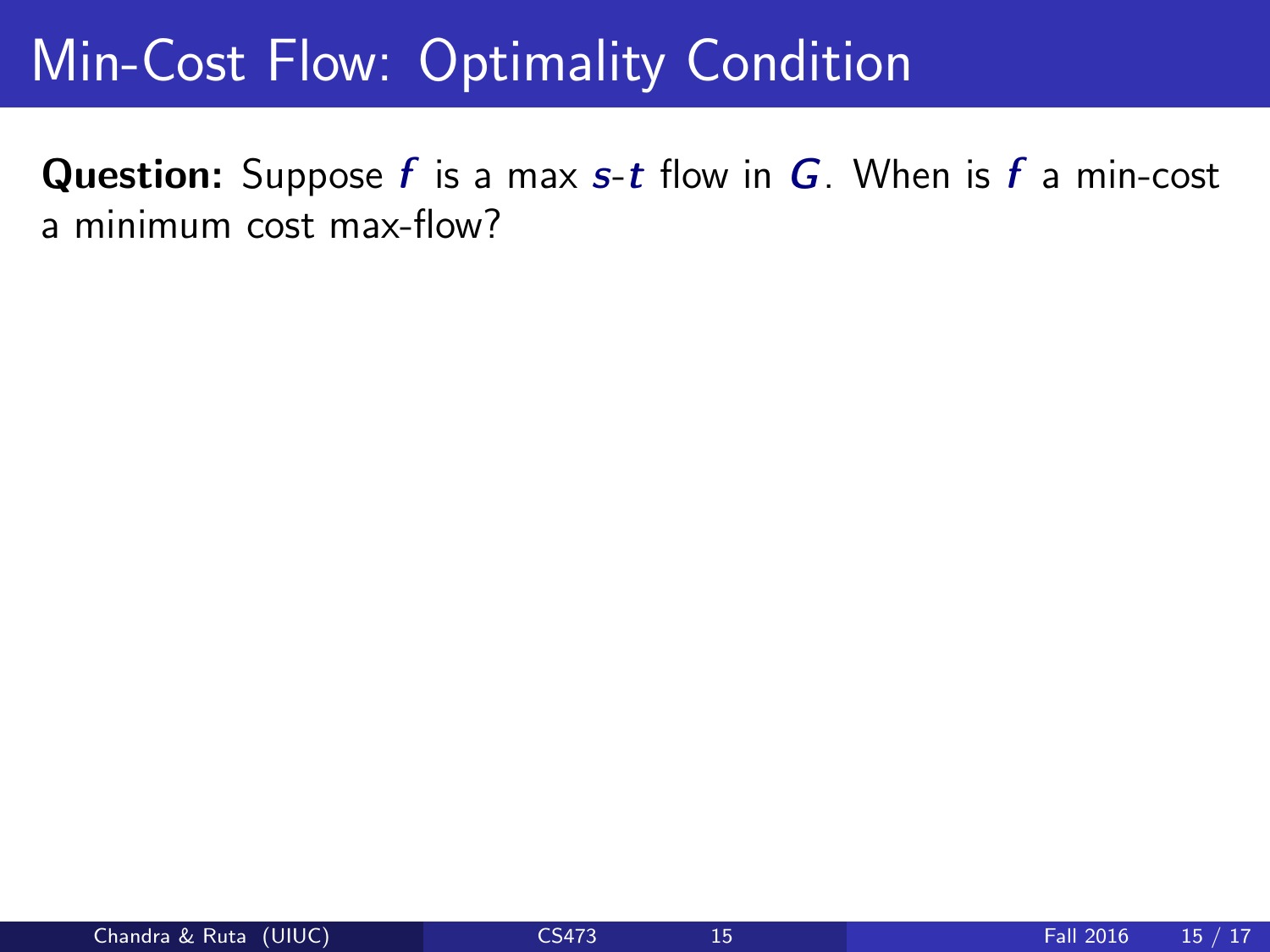#### Min-Cost Flow: Optimality Condition

**Question:** Suppose  $f$  is a max  $s$ -t flow in  $G$ . When is  $f$  a min-cost a minimum cost max-flow?

If and only if there is *no negative-cost cycle* in  $G_f$ .

- If there is a negatice cost cycle we can augment along the cycle and reduce the cost of  $f$  (note that value of  $f$  does not change)
- Suppose  $f'$  is another maxflow of less cost. One can show that  $f'-f$  is a circulation in  $G_f$  (since both are maxflows) which means that  $f'-f$  can be decomposed into cycles. Since  $f'$  has less cost than  $f$  there must be a negative cost cycle.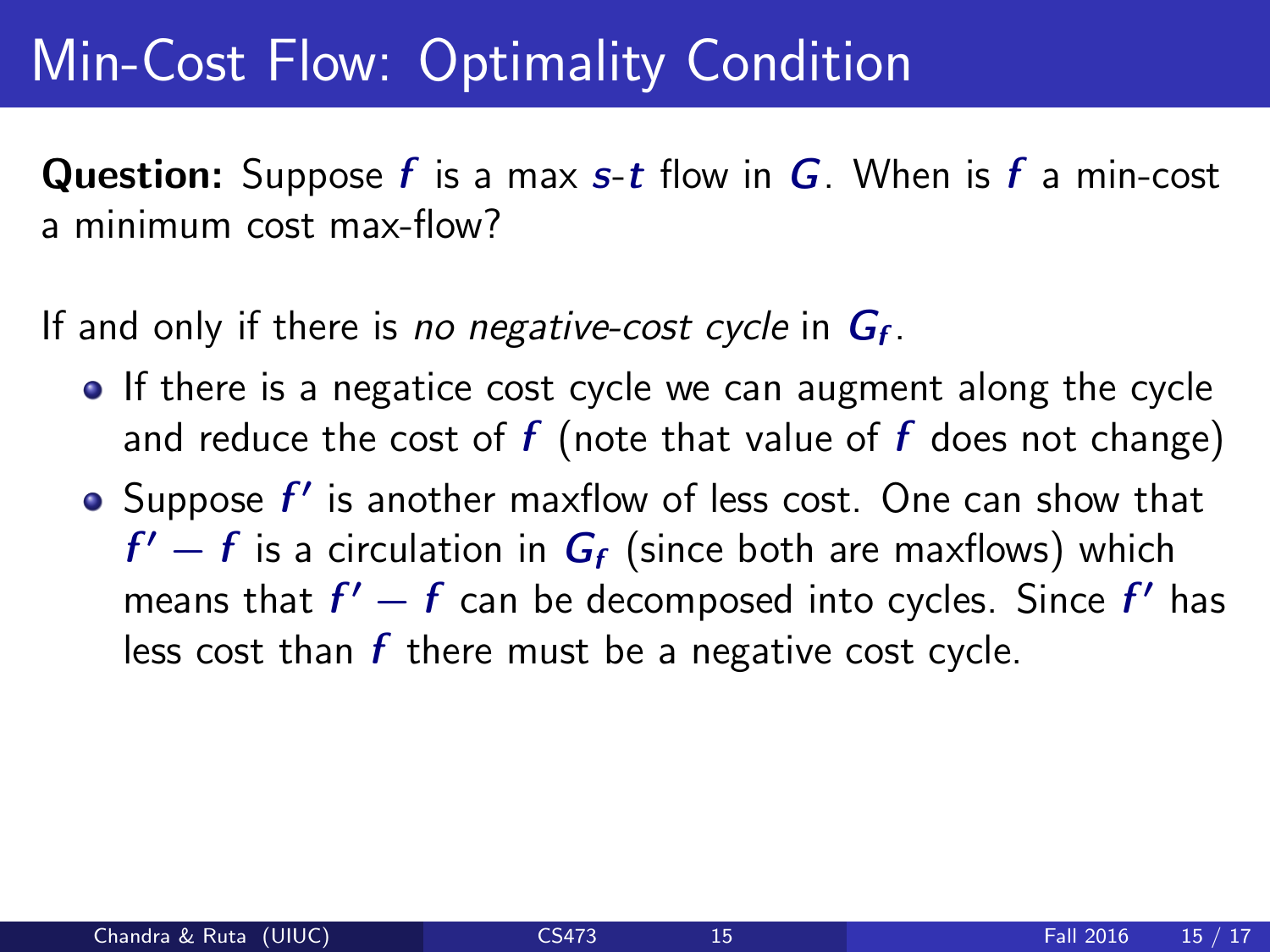### Min-Cost Flwo: Cycle-canceling algorithm

**Goal:** Given G with integer capacities, non-negative weights, find  $s$ - $t$  maxflow of with minimum cost.

Cycle-Canceling-Alg Compute a maxflow  $f$  in  $G$  (ignoring costs)  $G_{f,w}$  is residual graph of G with respect to f while there is a negative weight cycle C in  $G_{f,w}$  do let  $C$  be a negative weight cycle in  $G_{f,w}$ Augment one unit of flow along  $C$  and update  $f$ Construct new residual graph  $G_{f,w}$ . Output  $f$ 

Like Ford-Fulkerson the run-time is pseudo-polynomial in costs. Can be implemented to run in  $O(m^2nCW)$  time where  $C = \max_e c(e)$ and  $W = \max_{e} |w(e)|$ .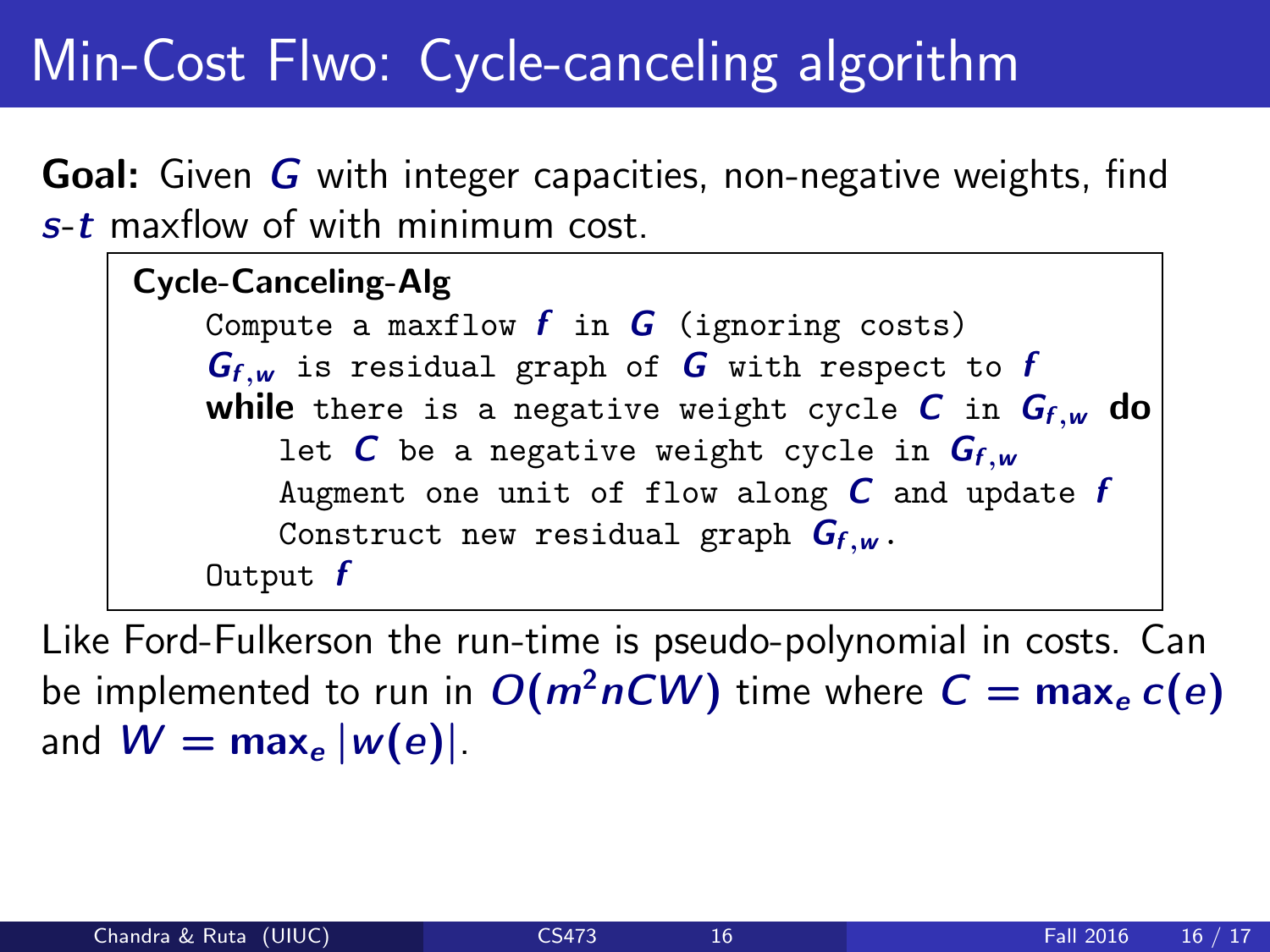#### <span id="page-21-0"></span>Min-Cost Flow: Successive Shortest Path Alg

Goal: Given G with integer capacities, non-negative weights, and integer  $k$ , find  $s$ -t flow of value  $k$  with minimum cost.

Successive-Shortest-Path-Alg for every edge **e**,  $f(e) = 0$  $G_{f,w}$  is residual graph of G with respect to f while  $v(f) < k$  and  $G_{f,w}$  has a simple s-t path do let  $P$  be a shortest  $s-t$  path in  $G_{f,w}$ Augment one unit of flow along  $P$  and update  $f$ Construct new residual graph  $G_{f,w}$ .

Algorithm gives optimum solution. Shows existence of integral optimum solution for integer capacities. Run time is  $O(mk \log m)$ , and in the worst-case,  $O(mC \log m)$ .